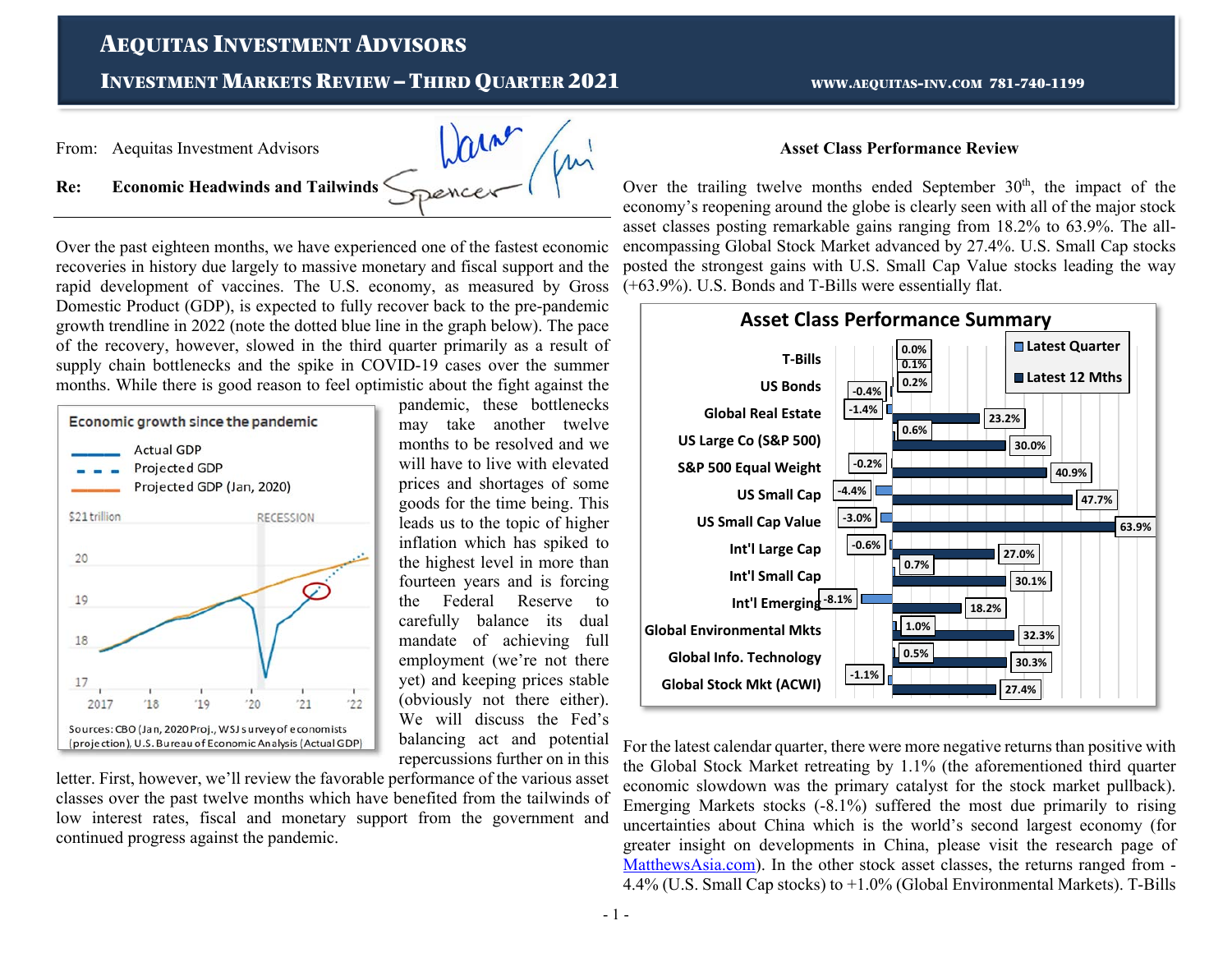eked out a small gain for the quarter  $(+0.1\%)$  while U.S. Bonds declined by 0.4%. market or, perhaps, the beginning of a long-awaited correction. (As of this writing, the Global Stock Market is up close to 5% for the month of October.)

#### **A Few Words on Small Cap Value Stocks**

Given their remarkable rebound over the past twelve months (+63.9%), we thought it appropriate to comment on the U.S. Small Cap Value asset class which smaller U.S. companies which are trading at less expensive valuations relative to their earnings and growth potential. The long-term performance results for this asset class have been impressive; since 1991, the representative Dimensional Small Cap Value Index has posted an annualized return of 15.4% compared to 11.1% for the S&P 500 Index (i.e., U.S. Large Cap stocks). One dollar invested in these two indices beginning in 1991 would have grown to \$7,988 today for the Small Value Index compared to just \$2,466 for the S&P 500 Index. On the other hand, the last ten years have been less favorable for Small Cap Value stocks, but they nonetheless generated a very healthy average annual gain of 13.5% since 2011 versus 16.3% for the S&P 500. Of course, Small Cap stocks entail more risk from a volatility standpoint, but history has demonstrated that over the long run, investors have been rewarded with higher returns.

|                           | <b>Examples of Small Cap Value Companies</b>                                                                                                                |                                |                     |
|---------------------------|-------------------------------------------------------------------------------------------------------------------------------------------------------------|--------------------------------|---------------------|
|                           |                                                                                                                                                             | <b>Trailing 12 Mth</b><br># of |                     |
| <b>Company</b>            | <b>Business</b>                                                                                                                                             | <b>Employees</b>               | <b>Stock Return</b> |
| First Horizon Corp        | Founded in 1864, the largest bank<br>in Tennessee and the 4th largest regional bank<br>in the Southeast                                                     | 5,600                          | +79%                |
| <b>Advance Auto Parts</b> | Automotive aftermarket parts provider serving<br>both professional installer and do-it-yourself<br>(DIY) customers                                          | 66,000                         | +38%                |
| First Solar               | Manufacturer of solar panels and provider of<br>photovoltaic power solutions                                                                                | 6,400                          | $+44%$              |
| Arrow Electronics         | Fortune 500 company specializing in electronic<br>components, including developing semi-<br>autonomous mobility (SAM) solutions for<br>disabled individuals | 19,000                         | $+43%$              |
| Athene Holding Ltd        | The company issues, reinsures and acquires<br>retirement savings products (focused on<br>annuities)                                                         | 1,350                          | +102%               |

One might view the results of the third quarter as either a pause for the stock names of the largest companies in the S&P 500 Index, including Apple, has been an important component in our recommended portfolio structure since a retirement services company (these five companies have a combined workforce our founding in 1991. As its name implies, this asset class encompasses stocks of more than 81,000). Small and mid-sized companies represent the economic What are some examples of Small Cap Value companies? We certainly know the Microsoft, Amazon, Facebook and Google, but few can recite the largest companies in the Small Cap Value Index. The table to the bottom left of the page is a sampling of some the largest holdings in the DFA US Sustainability Targeted Value fund which is an important component of our model portfolio (the fund invests in more than 1,100 small companies which are trading at relatively low valuations). In this list, one can find a regional bank, a national auto parts company, a solar panel manufacturer, an electronics component distributor, and backbone of the economy given that they employ *more than 80% of the entire U.S. workforce*. While it's understandable why investors are more focused on the largest publicly traded companies in the stock market, the success and financial health of smaller companies probably has a far greater impact on the U.S. economy.

## **The Supply Chain Headwind**

The economic slowdown in the third quarter of 2021 has been attributed to both the spike in COVID-19 cases over the summer as well as supply chain bottlenecks. The chart below illustrates the problem. We have a "glut of stuff" inside containers aboard ships, or piled up in ports, as well as a surging consumer demand for those products. One major constraint is that we have too few dock workers and too few truck drivers (and trucks) to deliver the goods to consumers and businesses. This logistical nightmare contributes to inflationary pressures given greater demand for limited supplies. Recently, Fed Chair Jay Powell bemoaned the fact that "transitory" inflation was lasting longer than originally

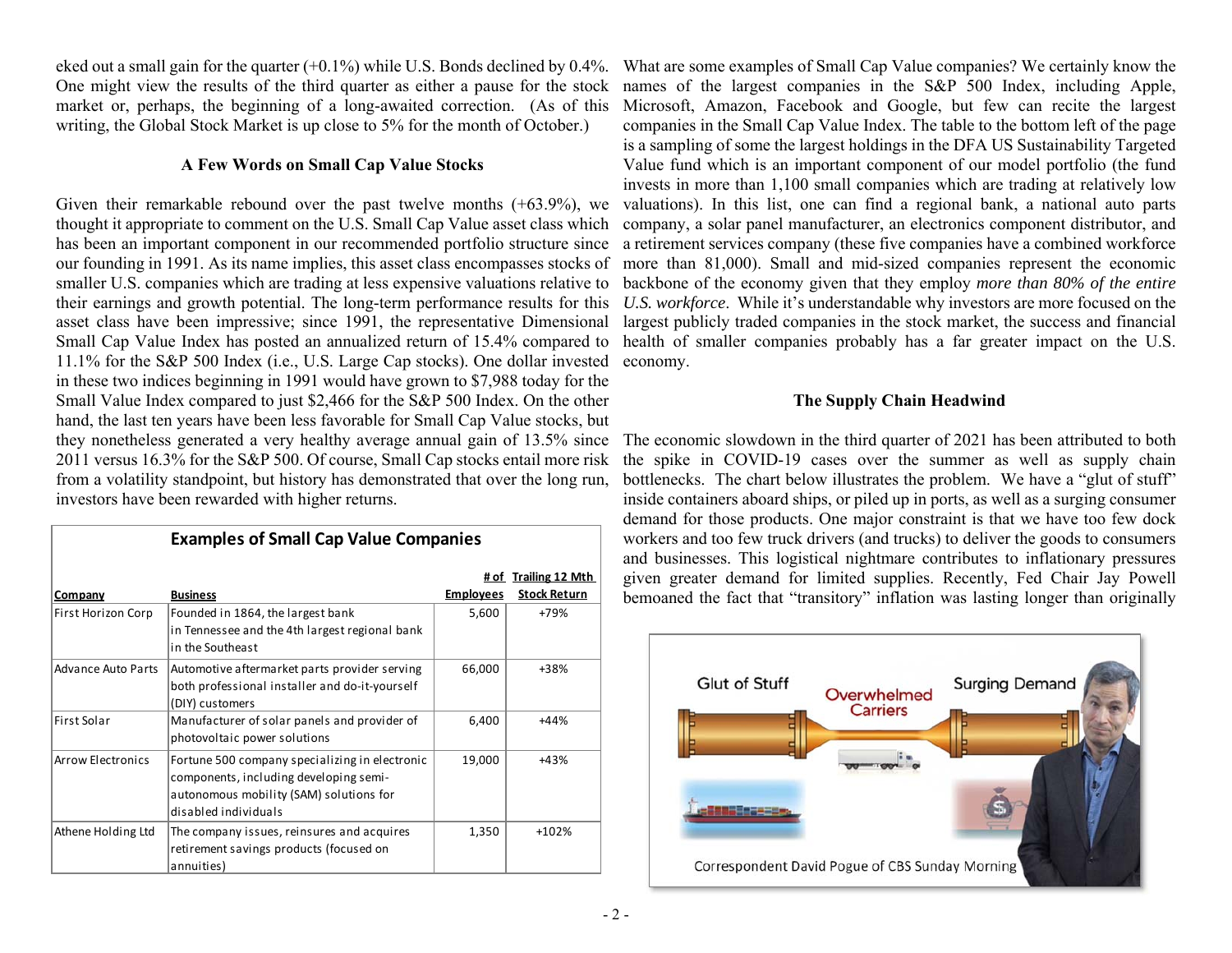anticipated due mostly to supply chain constraints. Unfortunately, the supply chain bottlenecks cannot be fixed quickly, although the constraints may gradually recede over the next twelve months, or so.

#### **The Inflation Headwind**



As mentioned previously, implement "maximum sustainable employment" which the Fed currently defines as an unemployment rate of less than  $4\%$ ; and  $(2)$  to implement policies to keep prices stable which the Fed currently defines as an inflation rate of 2% (i.e.,

their long-term inflation target). The Fed appears to have been caught off guard when the year-over-year U.S. inflation rate recently spiked to 4.3% representing the highest rate in more than fourteen years. Fed Chair Jerome Powell concedes higher inflation may persist for a while until supply chain bottlenecks recede, but the Fed is standing by its view that the inflation rate will eventually revert toward its 2% long-term target. According to a poll of economists conducted by Bloomberg (the chart above), most agree with the Fed's longer-term forecast, although it's interesting to note that inflation appears to be running much "hotter" in the U.S. than abroad.

## **The Fading Tailwind of Low Interest Rates**

The strongest economic tailwinds we've benefited from since the depths of the pandemic recession have been both the monetary policies implemented by the Federal Reserve and fiscal policies enacted by the federal government. Most economists have concluded that without these programs, the recession would have been far more severe than we experienced. Given that the employment picture is headed in a positive direction (the unemployment rate is now 4.8% compared to 15% at the depths of the pandemic recession), the Federal Reserve recently announced that it will begin "tapering" its bond purchase program which would have the likely effect of putting upward pressure on intermediate- and longer-term interest rates, including home mortgages (for those considering

the Federal Reserve has a Rate has a direct impact on the prime interest rate which impacts consumer dual mandate: (1) to borrowing rates, credit card rates, adjustable-rate mortgages, as well as the yields policies to achieve bonds, etc. As can clearly be seen in the Dot Plot, the consensus is that rates will refinancing or buying a home, now might be a good time). Beyond ending its bond purchasing program, the Fed has also announced it may begin raising shortterm interest rates as early as the end of 2022. In the chart below, the orange dots indicate the "predictions" of future interest rates by each of the eighteen individual policy committee members of the Federal Reserve Board. The dots relate to the Federal Funds Rate, or the interest rate at which commercial banks borrow and lend their excess reserves to each other overnight. The Fed Funds monetary investors can earn on money market funds, savings accounts, CD's, short-term gradually rise from their current near-zero level to about 2.5% over the next 4-5 years (the Fed Funds Rate stood at 2.4% in April of 2019 before plummeting to near-zero in March of 2020). For investors in cash and short-term instruments, a return to higher yields would be most welcome!



## **The Potential Tailwind from Consumer Demand**

The Federal Reserve's rationale in tapering its bond purchases and gradually raising interest rates is due to their assessment that the economy will eventually be strong enough to stand on its own without significant monetary support and it can then shift its attention toward keeping prices stable. Although there are about 5 million fewer jobs today than immediately prior to the pandemic, there are also more than 10 million job openings. The Fed expects that most of the job openings will be filled by the end of 2022, and that the consumer will be able to carry the load in order to sustain economic growth (think of this as the Fed passing the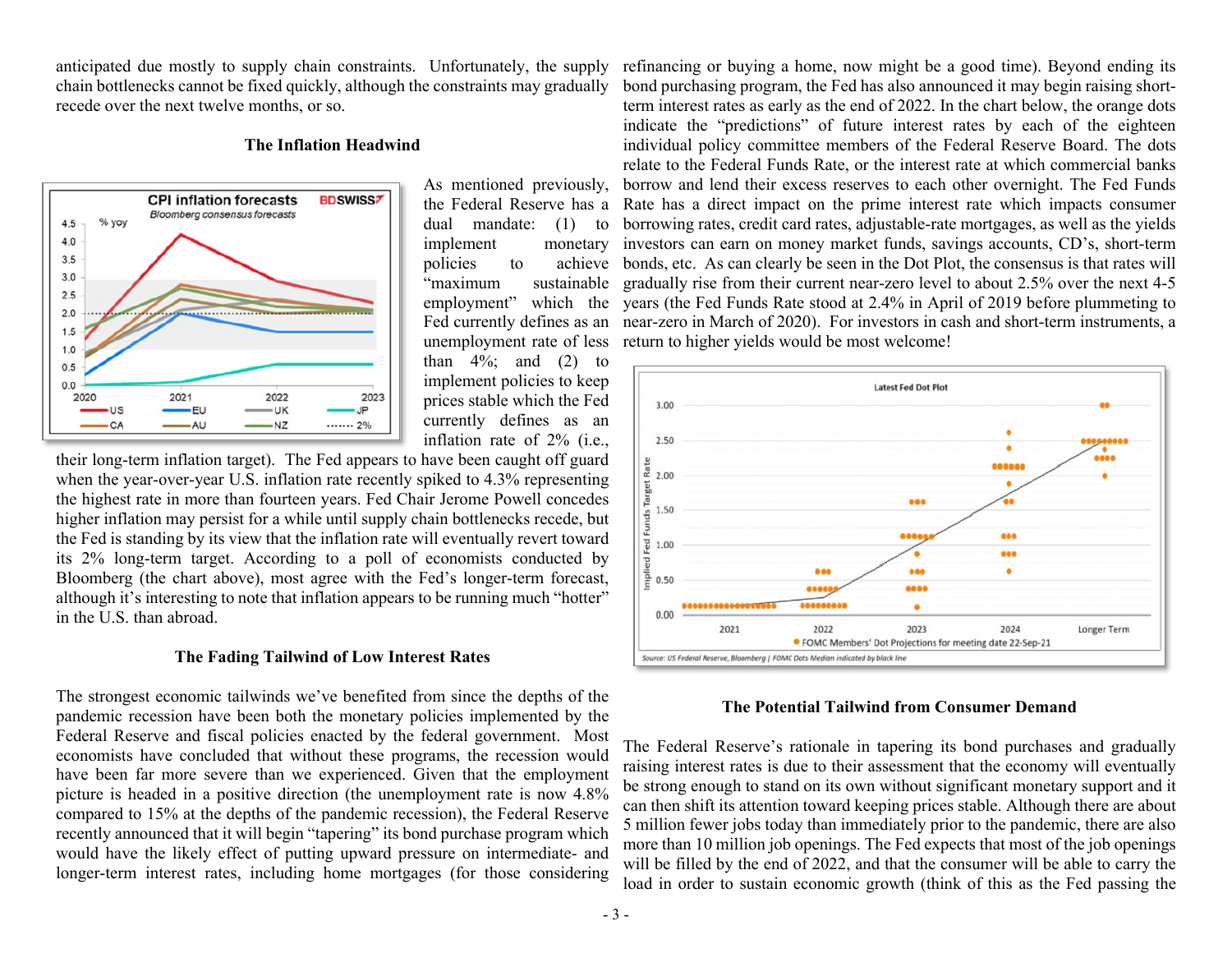baton to the consumer).

An interesting article recently published in the *Harvard Business Review* ("The U.S. Economic Recovery is Slowing Down. Don't Be Alarmed.") outlined several factors which support the argument that consumers can pick up where the Fed leaves off in terms of driving the economy. The following are four factors:

- Households and companies have adapted and learned to live with the virus, including the Delta variant. Even states which were hit hard by the Delta variant, such as Florida, there was no sharp decline in economic activity.
- $\bullet$  The labor market is "booming", and households are now in a stronger position to replace fading government stimulus with job growth and higher wages.
- e The current elevated rate of inflation is likely transitory and wage and productivity gains remain strong.
- Consumers have accumulated high levels of cash providing ample capacity to bolster the economic growth.

According to the authors, "If the hand-off to consumers is successful, we project year-over-year growth will slow from as high as 7% in 2021 to perhaps 2.9% in 2022. What looks like a brutal deceleration, however, is in fact necessary. (The economy should not overheat too much.) Plus, the projected 2.9% would leave the U.S. economy still operating comfortably above its trend growth of around  $2\%$ ....."

#### **Other Headwinds We're Continuing to Monitor**

High Stock Valuations: In our previous quarterly letter, we discussed the precarious state of the U.S. stock market which some argue may be due for a correction, especially for Growth Stocks where valuations are significantly higher than their historic averages (of note, valuations have improved somewhat due to September's selloff and improving corporate earnings). Low interest rates have been a tailwind for the stock market up to this point, but as interest rates begin to rise, downward pressure may build on stock prices which is why we favor areas in the stock market where valuations appear more attractive, including U.S. Value stocks and non-U.S. asset classes. For example, foreign stocks are currently trading for about 30% less than U.S. stocks based upon a comparison of Price-to-Earnings Ratios (as of September 30th, the U.S. stock market was trading at a P/E Ratio of 20.9x compared to 14.3x for non-U.S. stocks). This is more than double the average discount over the past 20 years.

Developments in China: We have been engaged in discussions with experts on Asia regarding China's abrupt regulatory clamp down and their real estate development bubble. While we remain optimistic about investment opportunities in the Asia Pacific region and the Emerging Markets in general, we recently adjusted our model portfolio targets to effectively reduce the allocation to China down to about 5% of the total allocation to equities. We will continue to monitor future developments.

Tax Legislation: Shortly, we will be emailing clients with an outline of some of the potential changes to the tax code being considered in Washington. While the details are uncertain at this time, we're reminded of Benjamin Franklin's words, "nothing is certain except death and taxes."

## **We Can Decide What to Focus On**

We thought the following illustration and commentary on the next page from sketch artist and fellow financial planner Carl Richards would be an appropriate closing to this quarterly letter. We've included sketches from Carl in past letters and you may have seen some of his previous work in the "Sketch Guy" column in the "Your Money" section of the *New York Times*. Carl's message reinforces our firm belief that having a sound financial plan, making appropriate adjustments to the plan as circumstances change, and maintaining a focus on the long term are the best ways to deal with short-term distractions and achieve long-term financial success. We look forward to continuing our work together into the future!